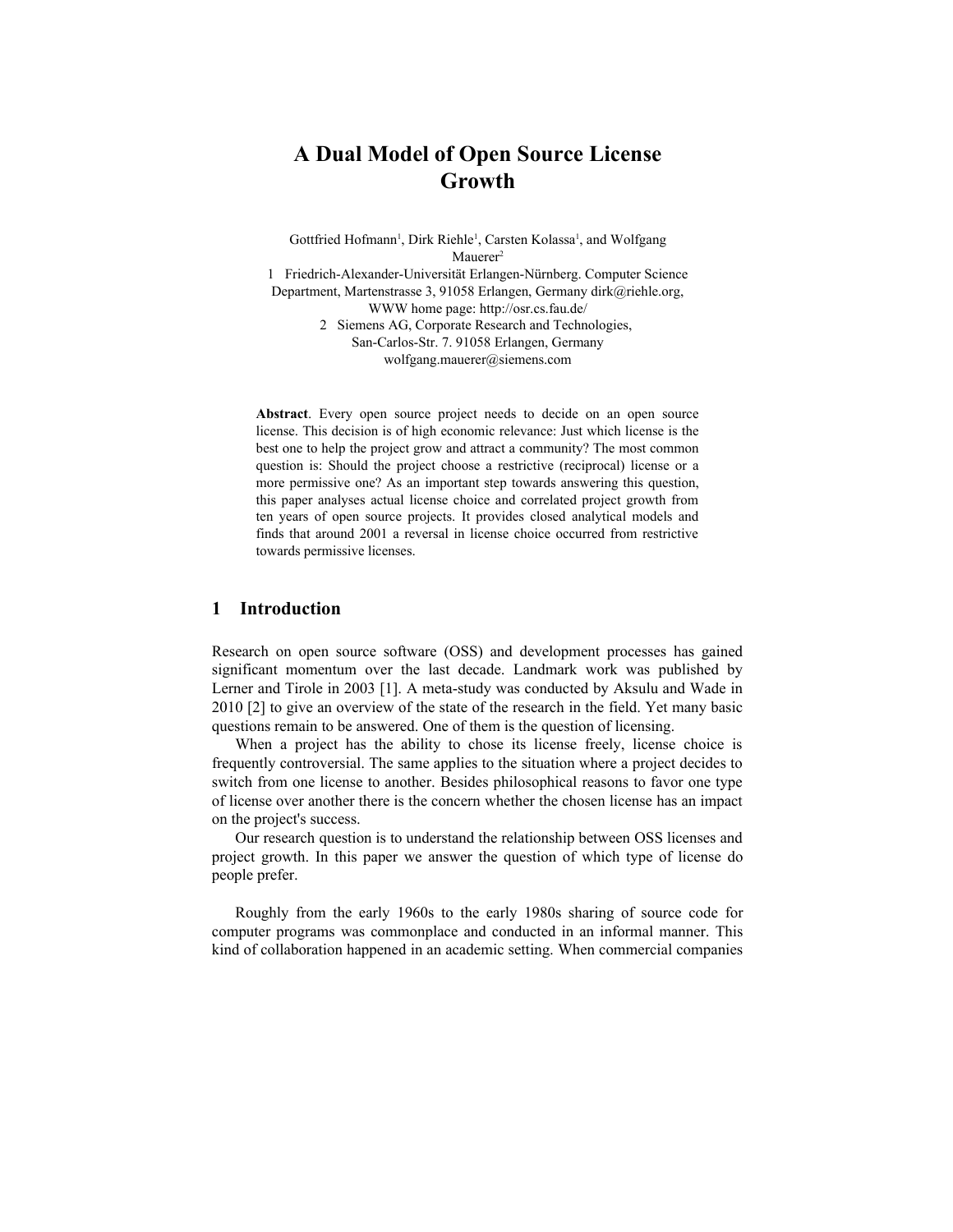started to enforce intellectual property rights, the first open source licenses emerged as an effort to retain the collaborative environment by providing a legal framework.

Among the first of these initiatives was the Free Software Foundation (FSF) [3], which published a first version of the GNU General Public License in 1989 [4]. The GPL includes a clause that forces developers who make changes to the code to release their changes under the same conditions as the GPL. This property of the GPL led to the attribution of the GPL as a 'viral' [5] or 'reciprocal' license. Another term for this kind of licensing is 'copyleft'. For the remainder of this paper, licenses of this kind will be called 'restrictive'.

In 1988, two licenses were first published whose conditions were later coined 'copyfree' or 'permissive', namely the MIT license  $[6]$  and the BSD license  $[7]$ <sup>[1](#page-1-0)</sup>. Both do not require derived work to be licensed under the same terms<sup>[2](#page-1-1)</sup>, thus redistributing code for proprietary products is possible.

Later, licenses were created like the GNU Lesser General Public License (LGPL) that are less restrictive than the GPL-like licenses yet still not completely permissive. Projects that use those licenses are not subject of this analysis for the sake of simplicity.

Please note that both license types emerged roughly at the same time, so none of the two types used for the analysis here had a "head-start" over the others, see Fig. 1.



**Fig. 1.** Time-frame of the analysis.

This paper makes the following contributions:

- Two analytically closed models of the total open source growth binned by license-type are proposed.
- A validation of the models using statistical measures.
- An estimation of changing-points that separates the growth into two periods.

The rest of the paper is structured as follows. Section 2 reviews related work. Section 3 presents the data source and research method. Section 4 provides the discovered models and statistical validation. We discuss potential limitations in section 5 and present our conclusions in section 6.

<span id="page-1-0"></span><sup>1</sup> Both licenses are available in multiple versions now, like the 2-clause, 3-clause and 4 clause BSD license or the X11 license.

<span id="page-1-1"></span><sup>2</sup> Yet there are still restrictions like in the 'New BSD License' which does not permit advertising of derived products with the name of the licensor.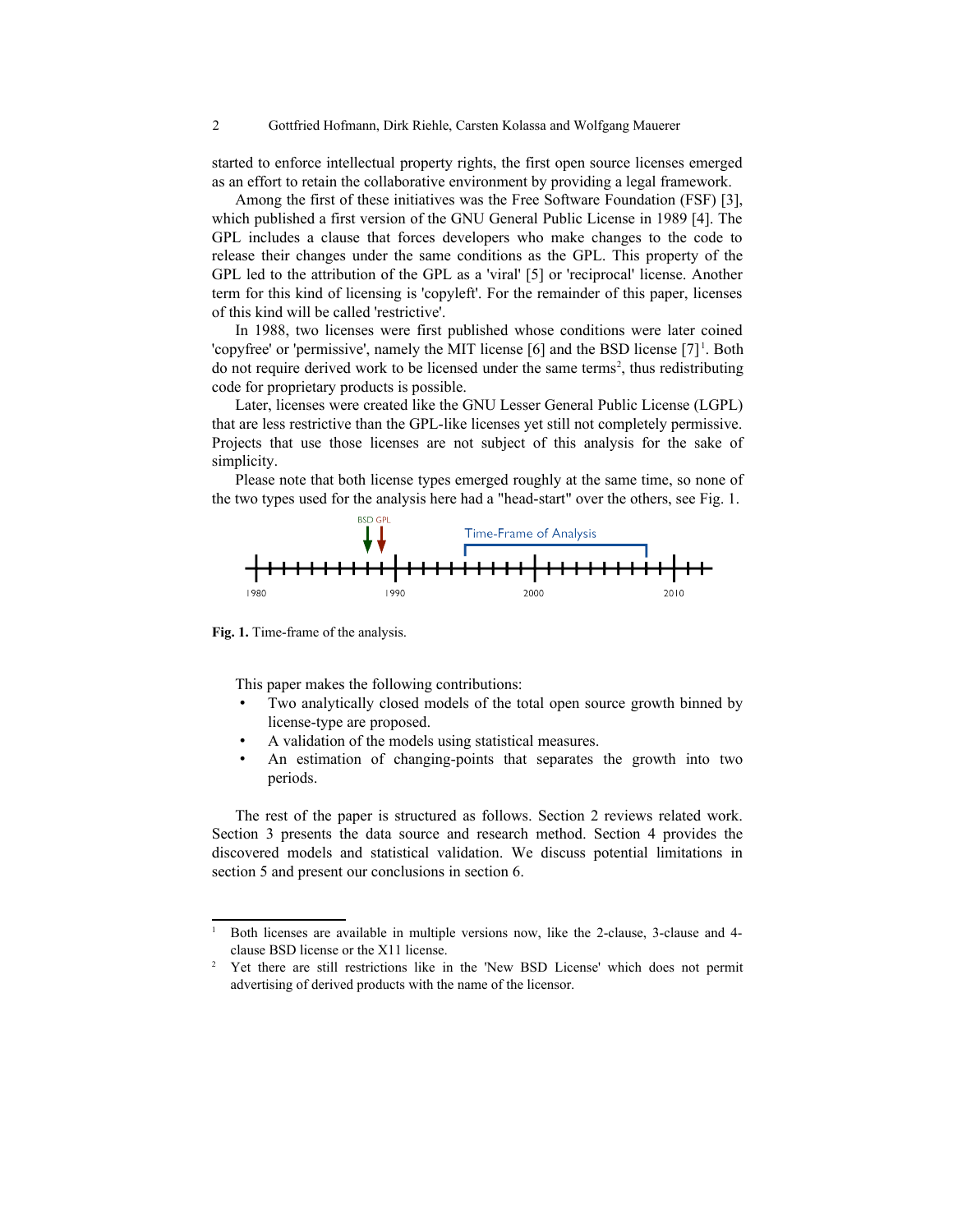### **2 Related Work**

Various studies have been conducted in the past to find out about the rationale behind a license choice. Sen, Subramian and Nelson [8] suggest that "OSS managers who want to attract a limited number of highly skilled programmers to their open source project should choose a restrictive OSS license. Similarly, managers of software projects for social programs could attract more developers by choosing a restrictive OSS license". Lerner and Tirole [9] argue that "Projects with unrestricted licenses attract more contributors". In contrast, Colazo and Fang [10] analyzed 44 restrictively- and 18 permissively-licensed projects from the SourceForge database. The restrictively-licensed projects had a significantly higher developer membership and coding activity.

In a series of articles [11] [12] [13], Aslett describes a recent trend in open source licensing that shows that the ratio of permissively- vs. restrictively-licensed projects is slowly shifting in favor of permissive licensing. Source for the data is both the Ohloh.net [14] database and FLOSSmole [15]. The time-frame of that analysis is from 2008 to 2011. We are not verifying these findings as the author looks at trends from 2008 onwards. This paper looks at the developments from 1995 to the middle of 2007 filling the gap left by Aslett.

 Deshpande and Riehle [16] use 5122 active and popular open source projects from the Ohloh database as a sample and find that open source in both added SLoC per month and new projects per month shows in total exponential growth.

### **3 Data Source and Research Method**

The sample source of this paper is a snapshot of the Ohloh.net [14] database dated March 2008. The Ohloh database has been collecting data of open source projects since 2005 from publicly visible revision control repositories. Since those repositories provide a history, the available data dates back as early as 1983 [17]. Yet data before 1995 was omitted as it was too sparse to be useful. Data after June 2007 was also omitted as it was not fully collected yet. According to Koch [18], revision control systems (RCS) are a very good source to study open source projects.

Our analysis is data driven: we are discovering existing characteristics in our data rather than starting off with a hypothesis and attempting to invalidate or validate it. We analyze how the total growth of open source projects can be correlated to the chosen type of license and provide closed-form models. We provide details of our final findings and list the models we tried to fit.

#### **3.1 Metrics Employed**

To measure growth of the size of projects, we use the metric Source Lines of Code (SLoC) added per month. A SLoC is a line in a commit (code contribution)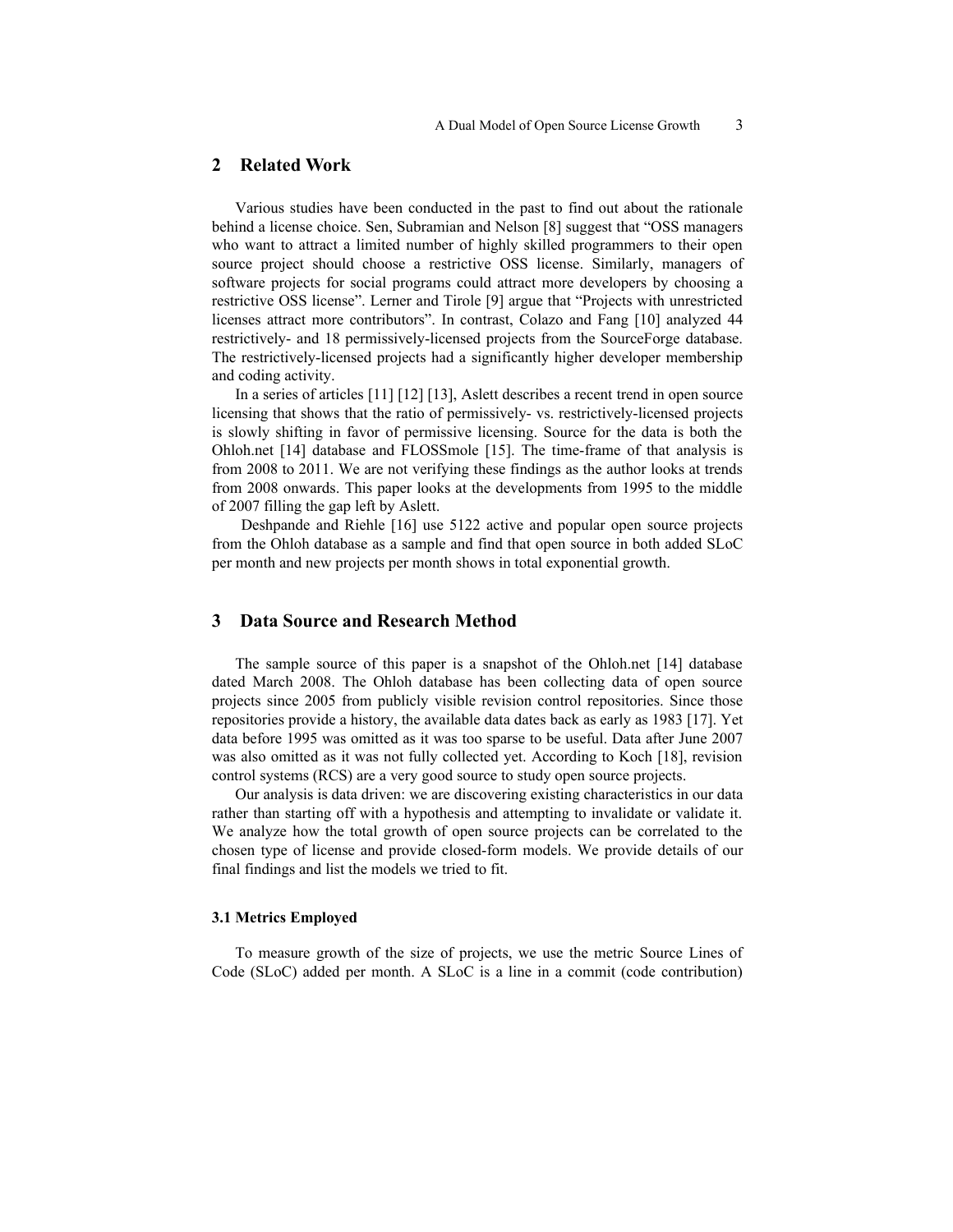4 Gottfried Hofmann, Dirk Riehle, Carsten Kolassa and Wolfgang Mauerer

that is neither empty nor a comment. According Herraiz et. al. [19], SLoC is a good metric to measure project growth. To show this they compared SLoC to various other common metrics of size (number of functions etc.) and complexity (McCabe's cyclomatic complexity, Halstead's length, volume, level etc.) of software projects and found a high correlation between them.

SLoC are calculated using the Unix diff command between two consecutive versions and then removing blanks and comments.

#### **3.2 Growth**

To determine the total growth of one license-type, all SLoC of all projects in a license-bin are added up in month-windows after removing the initial month. Removing the initial month is done to reflect the fact that the size at 'birth' of a project is not of interest when measuring growth. Thus the problems of forks and projects that started privately are also addressed<sup>[3](#page-3-0)</sup>.

We chose added SLoC per month because it represents all developers as opposed to choosing the number of projects started per month which would only represent those who started a project. Thus our approach is representative of the behavior of the entire developer population.

#### **3.3 Distinction of License-Types**

The model for permissive and restrictive licenses in this paper is based on the model proposed by Lerner and Tirole [9]. It was expanded by additional licenses that occur in the data set. All licenses are required to be approved by the OSI. Our sample contains 1861 projects in the category 'permissive' and 3257 projects in the category 'restrictive'. Projects offering both restrictive and permissive licenses are counted in both sets. Projects under 'mildly restrictive' or 'weak copyleft' licenses like the LGPL have been omitted for the sake of simplicity. Table 1 lists the number of occurrences in the sample.

The total number of projects included in the analysis is 5118 which is too large to list the individual projects in here. At its time, it constituted about 30% of all active open source projects.

<span id="page-3-0"></span>Note that this does not account for the case when a project becomes open source but the history of the revision control system is preserved or when a fork imports the history, too.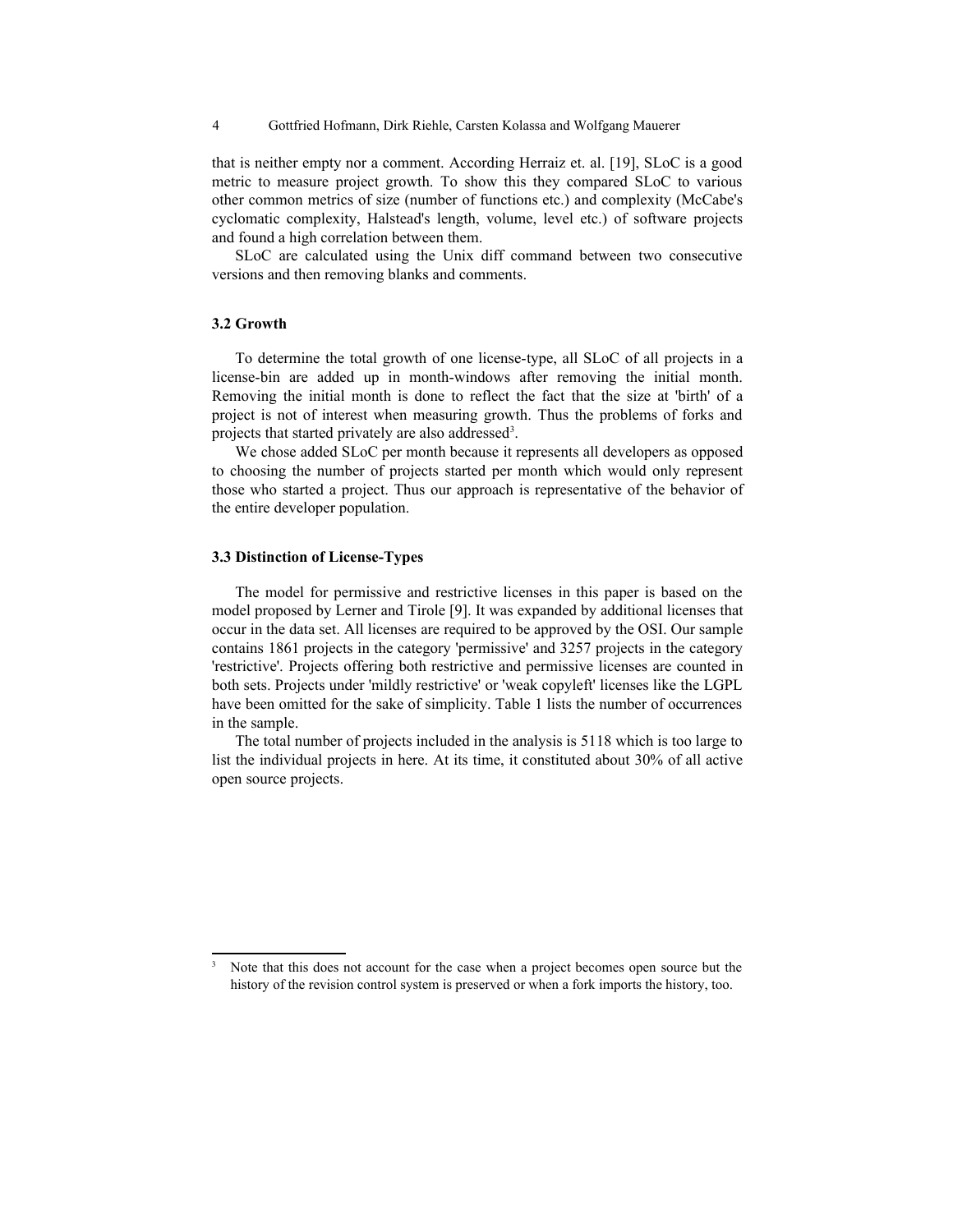| Permissive                 |                     | <b>Restrictive</b>  |                     |  |
|----------------------------|---------------------|---------------------|---------------------|--|
| <b>License Name</b>        | <b>Observations</b> | <b>License Name</b> | <b>Observations</b> |  |
| <b>BSD</b>                 | 730                 | <b>GPL</b>          | 3248                |  |
| MIT                        | 378                 | CC-BY-SA            | 24                  |  |
| Apache                     | 479                 |                     |                     |  |
| zlib/libpng                | 26                  |                     |                     |  |
| Public Domain <sup>4</sup> | 34                  |                     |                     |  |
| Artistic License           | 210                 |                     |                     |  |
| Python license             | 17                  |                     |                     |  |
| Zope                       | 8                   |                     |                     |  |
| Vovida                     |                     |                     |                     |  |

**Table 1.** Licenses by Type. Multiple versions of a license are counted as one. For example GPL v1, v2 and v3 are listed as GPL only. Some projects have multiple licenses.

### **4. Research Results**

Fig. 2 shows the total added SLoC per month for the permissive and restrictive set. For the remainder of this paper, the data for the permissive set in each figure is on the left side and the restrictive set on the right. The blue curve is a smooth nonparametric fit obtained with the Loess method [20]. The curve shape is not influenced by a-priori considerations, it is solely data driven, and can be used as a visual aid in the comparison of descriptive models introduced below. The gray shaded area around the Loess curve represents the 95% confidence interval.

<span id="page-4-0"></span><sup>4</sup> Public Domain is considered a permissive 'license' in this paper.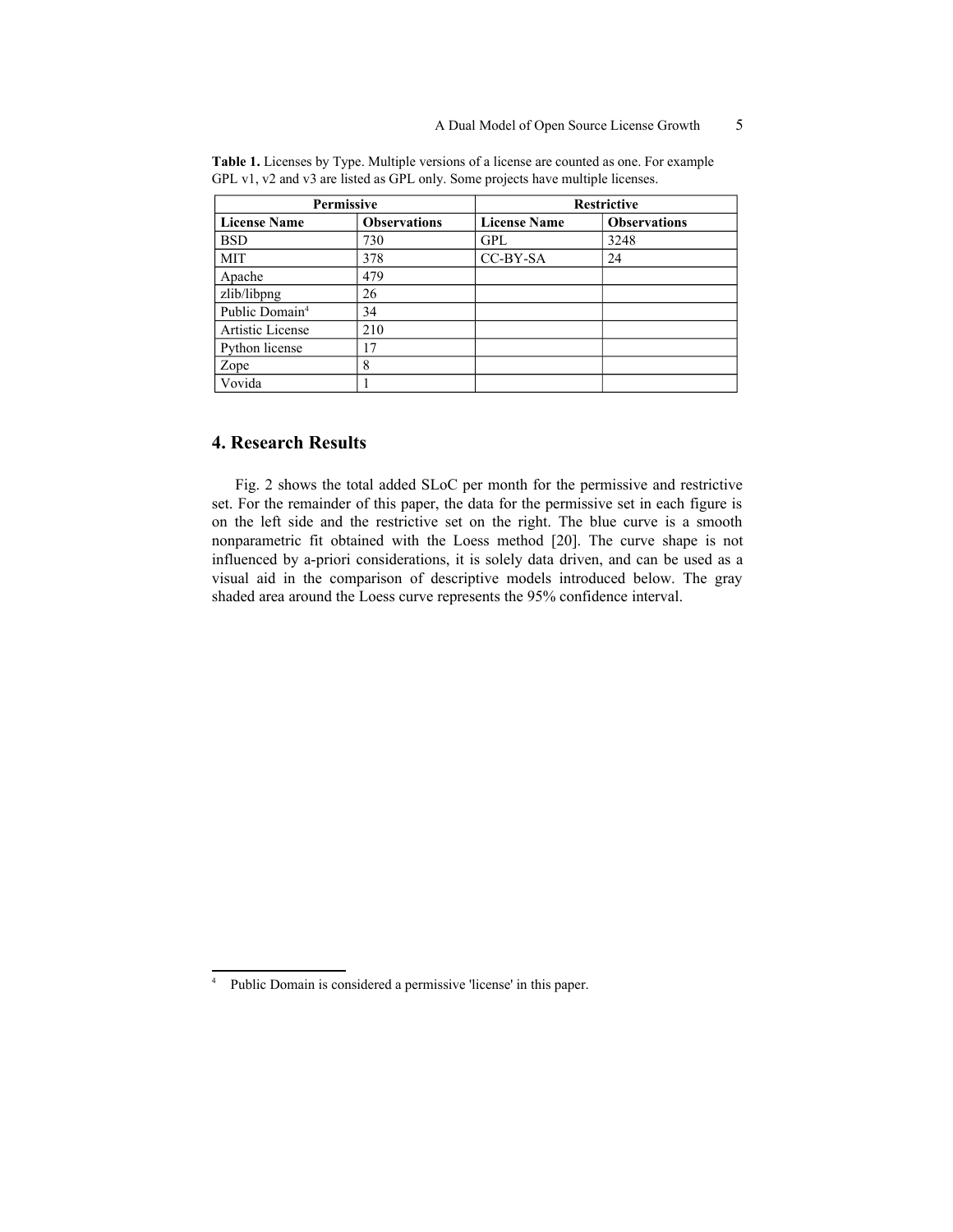

**Fig. 2.** Total SLoC added per month with blue Loess curve

The form of the monotonically growing Loess curve suggests the following model functions:

- Logistic (normal and 4-parameter)
- **Gompertz**
- Polynomials: Quadratic, Cubic
- Exponential

From the functions that returned a fit, we used Pearson's  $r<sup>2</sup>$  and visual inspection of the graphs to determine the best fit. For both sets the exponential model returned the highest Pearson's  $r^2$  (0.960 for the permissive and 0.937 for the restrictive set) and best visual compliance. Equation (1) shows the formula for the exponential model.

$$
y \sim y0 * \exp(a * x) \tag{1}
$$

As a remedy for the heteroscedasticity that can be seen in Fig. 2 we logtransformed the response. The graphs with Loess curve in blue are shown in Fig. 3.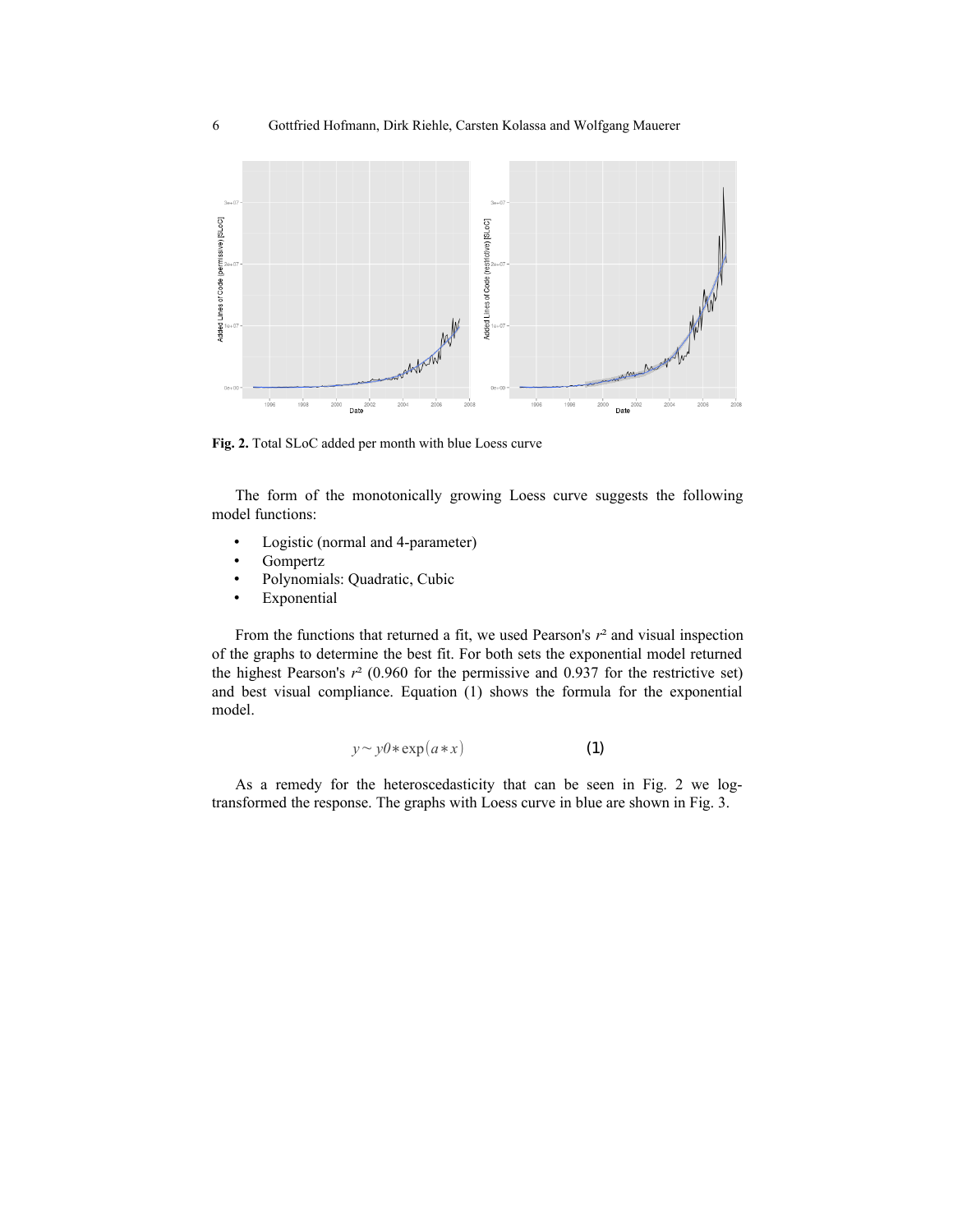

**Fig. 3.** Total SLoC added per month on log-scale

We found by visual inspection that for both sets there are two distinct periods of growth with a changing-point around 2000 to 2002. We estimated the points by conducting a segmented linear regression. The results are summarized in Table 2.

**Table 2.** Estimated changing-points

|                                                 |             | 95% Confidence |         |
|-------------------------------------------------|-------------|----------------|---------|
| <b>Estimated changing-point</b><br>License-type | 2.5%        | 97.5%          |         |
| Permissive                                      | $2001 - 12$ | 2000-06        | 2003-05 |
| Restrictive                                     | 2000-02     | 1999-08        | 2000-08 |

The ordinary least-squares (OLS) estimator used for the linear regression is sensitive to autocorrelation in the data. We computed the Durbin-Watson-statistic<sup>[5](#page-6-0)</sup> for both segmented linear models which returned significant autocorrelation at lag 1 for the permissive set and marginal autocorrelation at lag 1 for the restrictive set listed in Table 3.

**Table 3.** Autocorrelation and Durbin-Watson-Statistic for the segmented linear models up to lag 3

<span id="page-6-0"></span><sup>&</sup>lt;sup>5</sup> The Durbin-Watson-statistic is approximately 2 for no autocorrelation. Values up to 0 or 4 indicate positive or negative autocorrelation [20].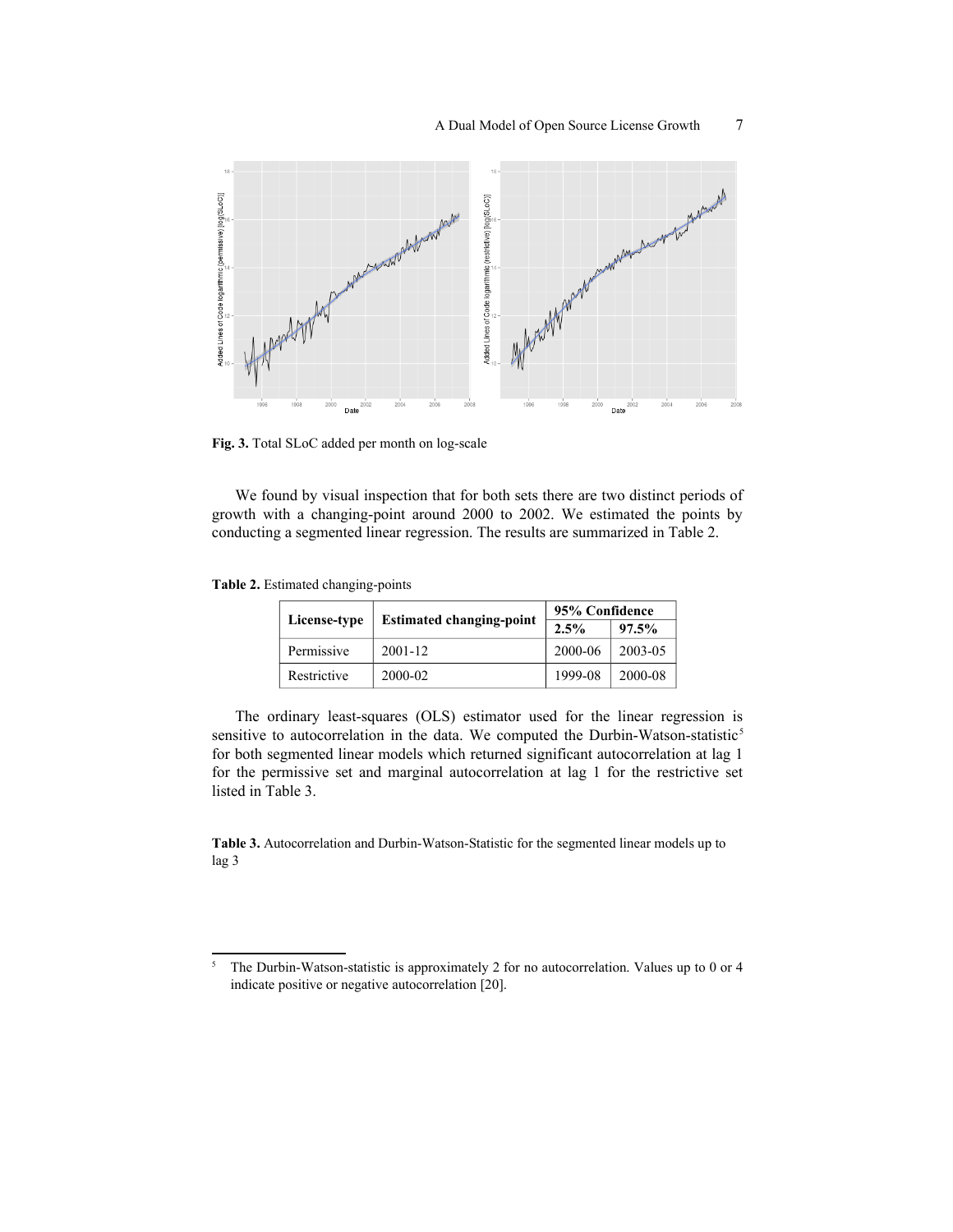| License-type | Lag            | Autocorrelation | <b>D-W-Statistic</b> | p-value |
|--------------|----------------|-----------------|----------------------|---------|
| Permissive   |                | 0.197           | 1.560                | 0.002   |
|              | 2              | $-0.086$        | 2.117                | 0.600   |
|              | 3              | $-0.076$        | 2.093                | 0.590   |
|              |                | 0.137           | 1.725                | 0.062   |
| Restrictive  | $\mathfrak{D}$ | 0.038           | 1.913                | 0.492   |
|              | 3              | $-0.020$        | 1.944                | 0.670   |

8 Gottfried Hofmann, Dirk Riehle, Carsten Kolassa and Wolfgang Mauerer

To take the autocorrelation into account, for both models the two segments were re-fitted using the generalized least-squares (GLS) estimator which works as a maximum-likelihood-estimator even under the presence of correlation. The resulting fits are shown in Fig. 4.



**Fig. 4.** Segmented linear models on log-scale of total added SLoC using GLS with blue Loess curve

The residuals are shown in Fig. 5 and the quantile-quantile (QQ)-Plots [20] in Fig. 6.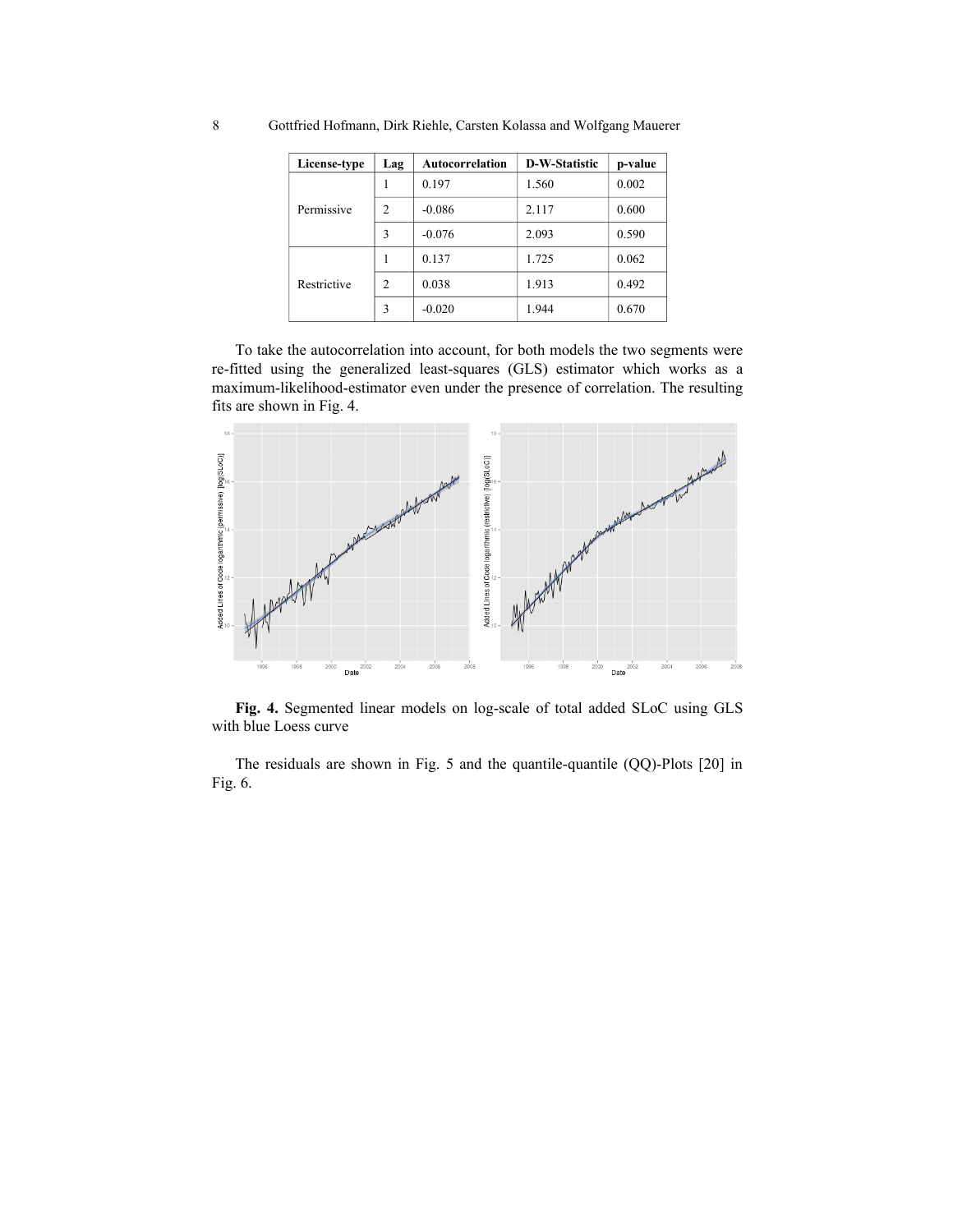

**Fig. 5.** Fitted values of segmented linear models using GLS on logarithmic data against residuals with Loess-curve in blue



**Fig. 6.** QQ-plots of segmented linear models using GLS on logarithmic data.

Table 4 lists the slopes for both periods with 75% and 95% confidence intervals. During the first period, the restrictive set grows faster with a confidence of 95% while the trend reverses in the second period where the permissive set is growing faster with a confidence of 75%. Note that after the changing-point, both sets grow slower. But the restrictive set shows a stronger slowdown than the permissive one.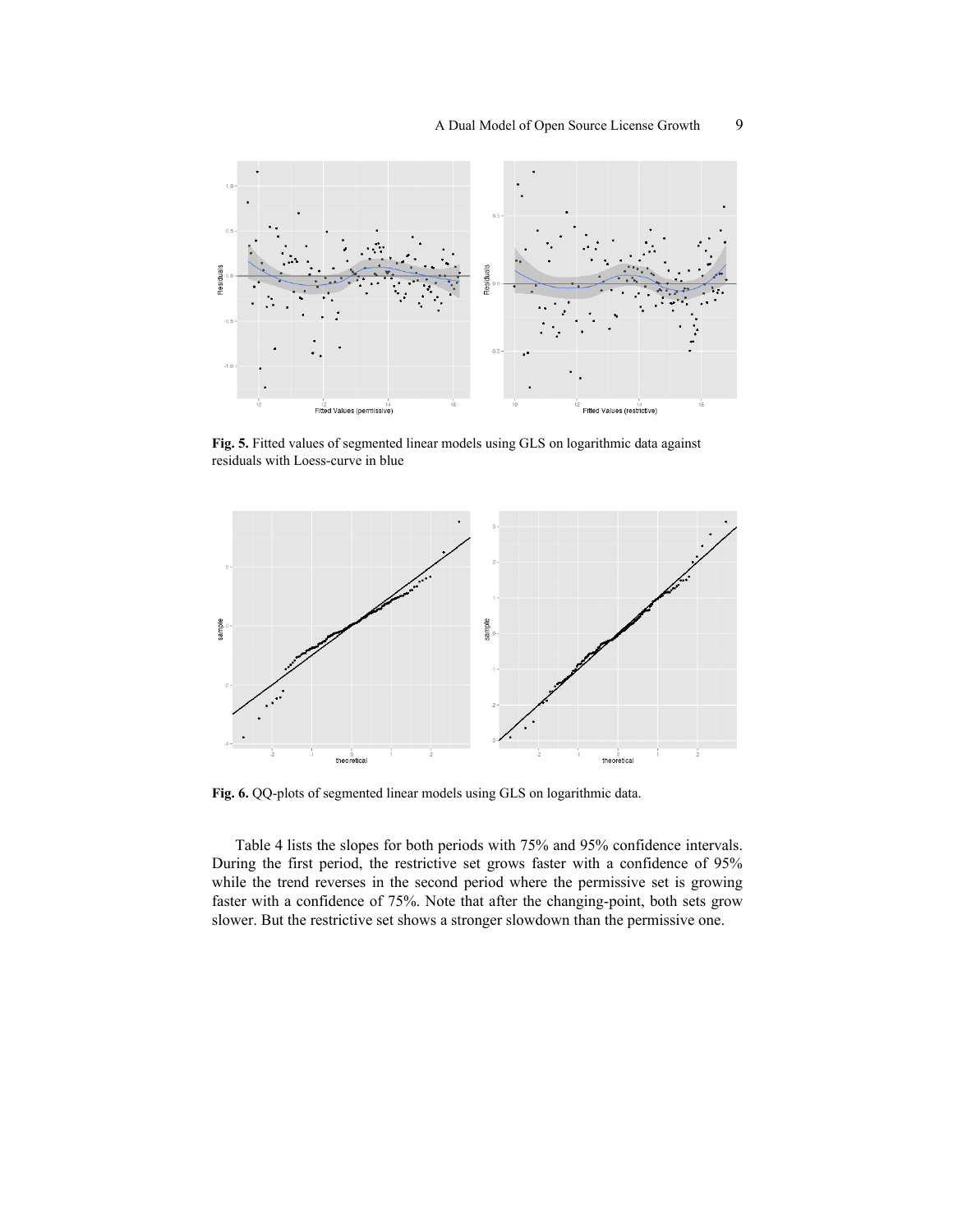10 Gottfried Hofmann, Dirk Riehle, Carsten Kolassa and Wolfgang Mauerer

| Period<br><b>Type</b> |                | <b>Slope</b> | 75%     |         | 95%     |         |
|-----------------------|----------------|--------------|---------|---------|---------|---------|
|                       |                |              | 12.5%   | 87.5%   | 2.5%    | 97.5%   |
|                       |                | 0.00160      | 0.00153 | 0.00167 | 0.00148 | 0.00172 |
| Perm.                 | $\overline{c}$ | 0.00133      | 0.00123 | 0.00143 | 0.00115 | 0.00150 |
|                       |                | 0.00205      | 0.00198 | 0.00210 | 0.00194 | 0.00215 |
| Restr.                | $\overline{c}$ | 0.00112      | 0.00103 | 0.00122 | 0.00097 | 0.00128 |

**Table 4.** Comparison of the slope of the segmented linear models using GLS on logtransformed response for the restrictive and permissive set including confidence intervals.

An overview of the confidence levels regarding the differences-in-slopes is shown in Table 5:

**Table 5.** Confidence levels

| Period    | <b>Total Growth</b>      | Confidence |
|-----------|--------------------------|------------|
| 1995-2001 | Restrictive > Permissive | >95%       |
| 2001-2007 | Restrictive < Permissive | 75%        |

Beyond the changing-point, the different growth speeds can not be distinguished with 95% confidence, yet the results indicate that the initial trend was reversed and the permissive set has been growing faster since then.

Fig. 7 shows the models transformed to the original non-logarithmic scale. The restrictive model visually deviates from the Loess curve towards the end, an effect that is intensified by the high slope in that area. In the future the curves would intersect again.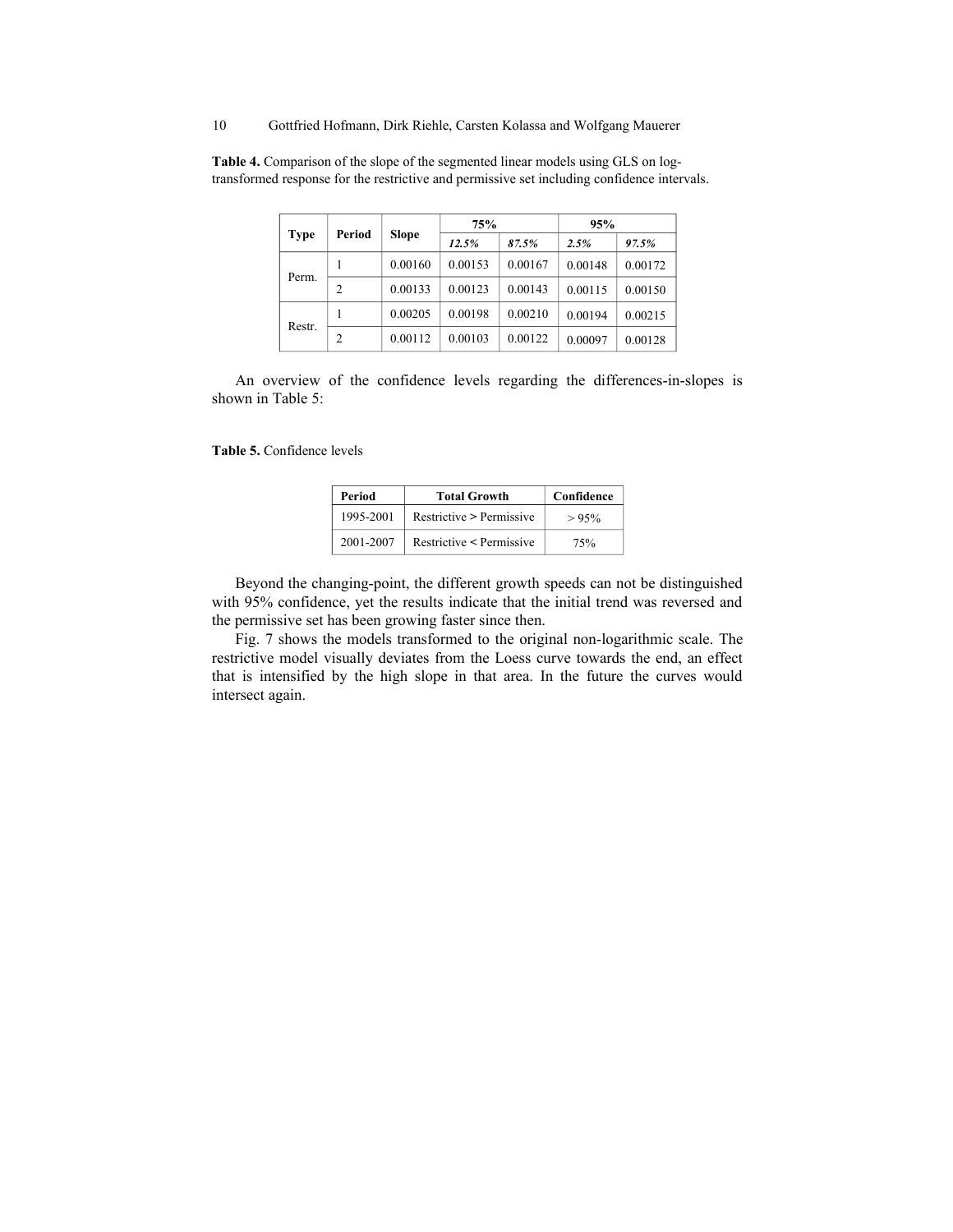

**Fig. 7.** Segmented linear models on normal scale

Table 6 lists the model fomulas.

**Table 6.** Models on nomal scale

| <b>Type</b> | Model <sup>6</sup>                                                           |
|-------------|------------------------------------------------------------------------------|
| Perm.       | $y=0.00694 \cdot e^{0.00160 \cdot x} \cdot e^{(-0.000277 \cdot (x-\psi)_t)}$ |
| Restr.      | $y=0.00017 \cdot e^{0.00205 \cdot x} \cdot e^{(-0.000922 \cdot (x-\psi))}$   |

The back-transformed models include the error term, because the error roughly has a mean of zero for the linear models on the log-transformed response, which is no longer the case when the models get transformed back to normal scale. An estimate of the bias was conducted using the "smearing estimate of bias" method for residuals that are not normally distributed [21]. The bias needs to be taken into account when the models are used for prediction and is 1.049 (4.9%) for the permissive set and 1.035 (3.5%) for the restrictive one. We emphasize that this correction does, naturally, not eliminate the other complications associated with predictions from non-mechanistic models.

<span id="page-10-0"></span><sup>6</sup> (*x* −*ψ*)<sub>*t*</sub> defines a function where  $\psi$  is the break-point and  $(x - \psi)$ <sub>*t*</sub> is 0 for  $(x < \psi)$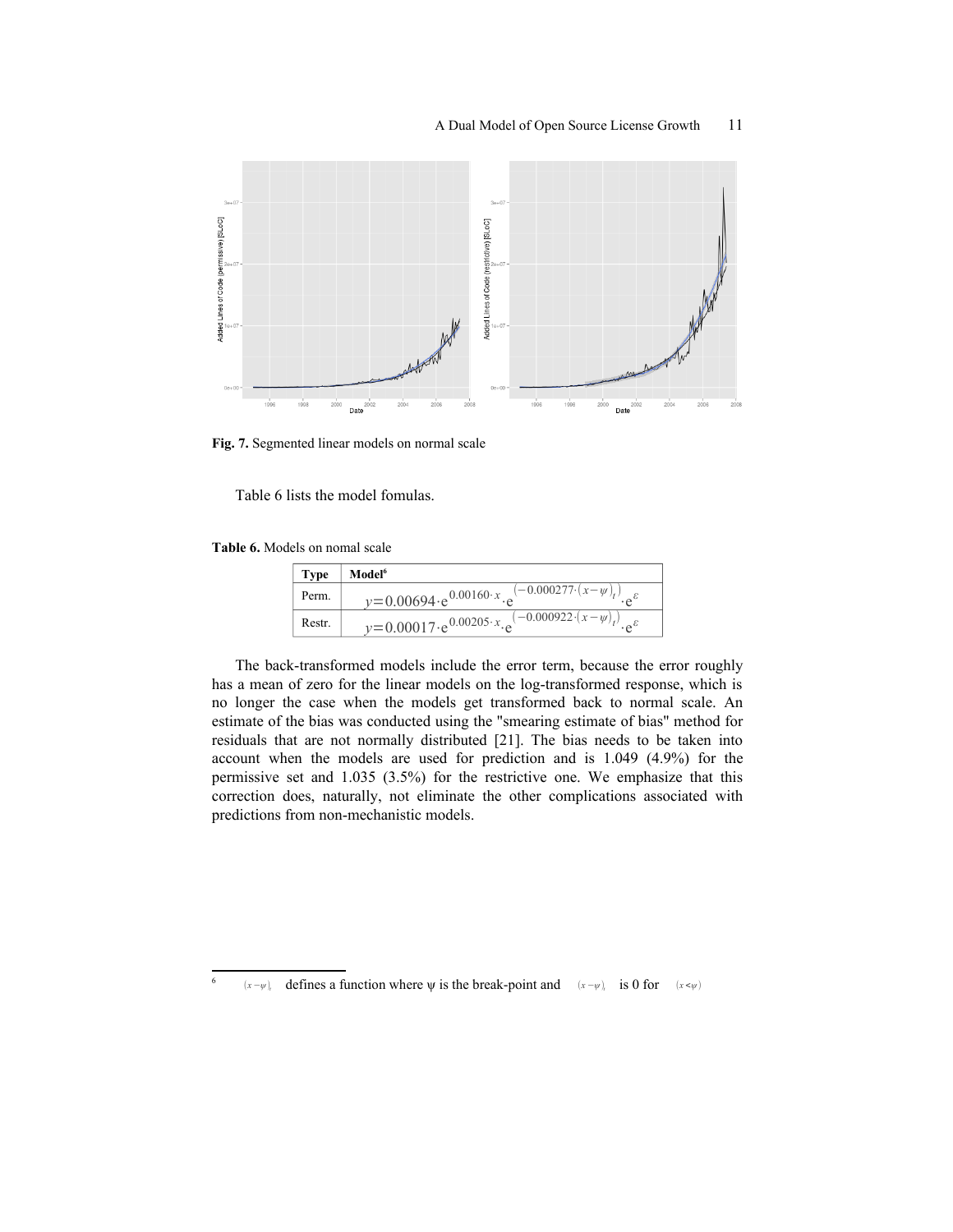12 Gottfried Hofmann, Dirk Riehle, Carsten Kolassa and Wolfgang Mauerer

## **5. Limitations**

The quantitative analysis has shortcomings in regard to the database used:

- Sample size: The sample constituted of 1861 projects in the category 'permissive' and 3257 projects in the category 'restrictive'. The real number of active projects in both categories was much larger during the analyzed time-frame. Deshpande and Riehle [16] have estimated that the database holds roughly 30% of the active open source projects of the analyzed timeframe, a proportion we consider relevant to examine overall trends.
- Data incompleteness: The collection process began in 2005, a date where some open source projects had already discarded the earlier history, for example when moving to another RCS. However this does not affect the results regarding the differences in growth between the permissive and the restrictive set since the selection-bias does not differentiate between licenses.
- Project source: The snapshot of the Ohloh.net database had only connected to CVS, Subversion and Git source code repositories. Since almost all open source projects where maintained in one of these repositories during the analyzed time-frame this is only a minor limitation.
- Copy and paste: The database does not account for copy and paste. Copy and paste introduces a bias towards restrictively-licensed projects because a restrictive project can incorporate code from a permissive one but not viceversa. To analyze the influence of this bias is a suggestion for further research.
- Aggregation: Also, we have only been looking at aggregate growth of open source projects, not at the growth of individual projects. We believe this to be justified, given the research question of this work. While some projects are large, the overall project size distribution has a long tail, making it impossible for any single project to have a substantial effect on the overall growth.
- Reproduceability: All data is publicly accessible and can be derived from the projects. The easiest way is to use the original data service, Ohloh.net, which has recently opened API access to its database for the general public.

### **6. Conclusions**

This paper presents an empirical study of open source project growth using a large data set (about 30% of all active open source projects at its time). It repeats the prior finding that open source software code is growing at an exponential rate. It adds to that original finding a higher precision of the closed-form mathematical models of that growth. In addition, the paper looks at a project's open source license choice and provides a growth analysis binned by two dominant license types: permissive and restrictive (reciprocal) licenses. The paper provides analytically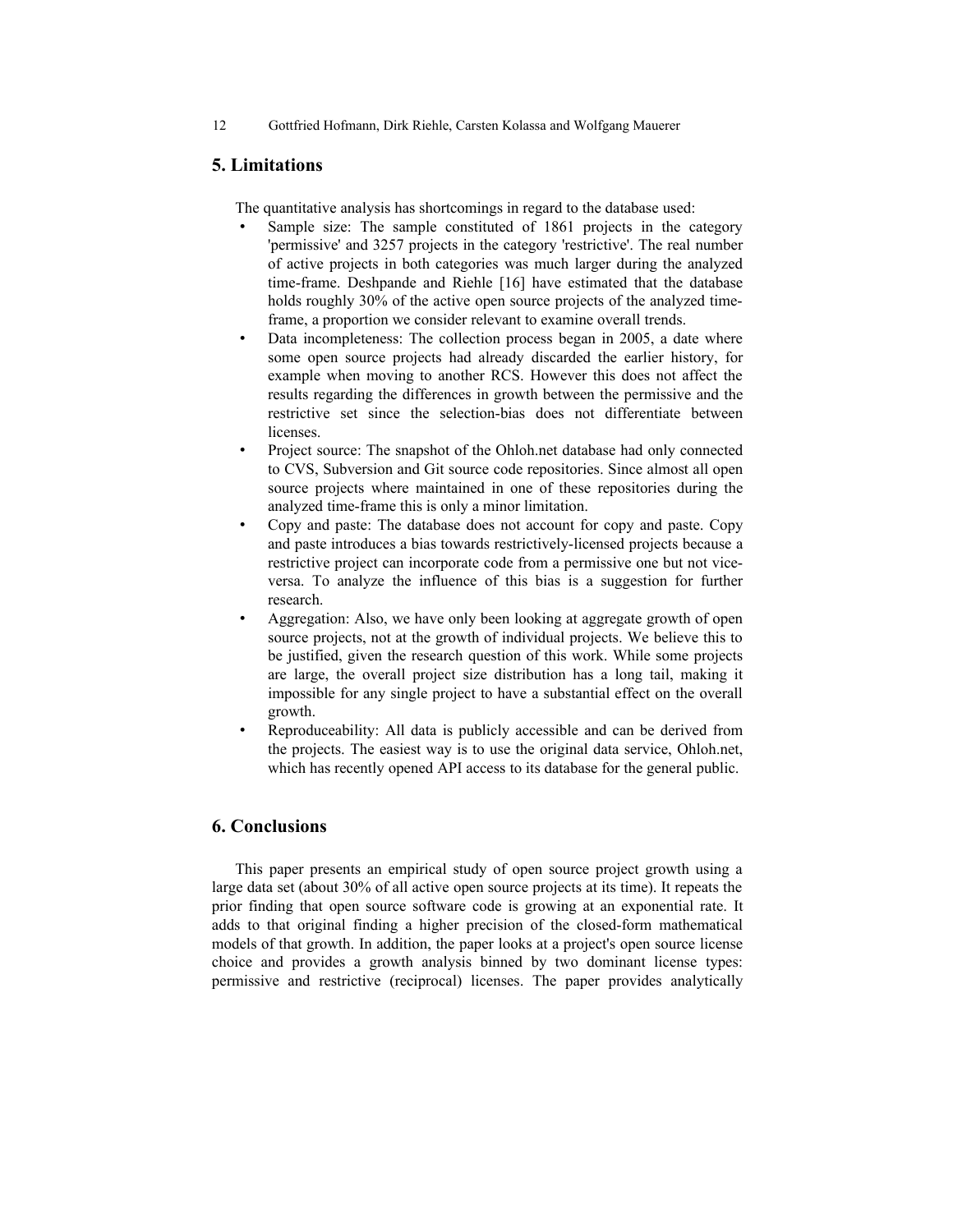closed models for both license types and finds that both models are exponential as well. Surprisingly, both the permissively licensed and the restrictively licensed project data sets are best modeled by two separate exponential models with a changing point at around 2001 for both types of projects. Even more surprising, we find that restrictively licensed projects were growing faster than permissively licensed projects around until that changing point in 2001, and permissively licensed projects have been growing faster since then.

We attribute this finding to the growth of commercially sponsored open source communities, for example, the Linux, Apache, or the Eclipse Foundation [22]. Corbet found that most of the new code written for the Linux Kernel 2.6.20 was paid for by companies [23]. Similarly, in other yet unpublished work we have found an increasing and broad investment of company resources into community-owned open source. Such investments into a common good only make economic sense, if companies can reap benefits through complementary products that build on the common good. A restrictive license would restrict the creation of a competitively differentiated complementary product, so we believe that most companies will prefer a permissive license for the common good. The combined effect of increased commercial investment with the need for competitively differentiated products built on top of that shared investment has lead to an increase of permissively licensed projects and this obviously to such an extent, that number and size of permissively licensed projects have overtaken those of restrictively licensed projects. From this argument, we can only expect this trend to accelerate.

### **References**

- 1. Lerner, J., Tirole, J.: Some simple economics of open source. In: The journal of industrial economics, vol. L, no. 2 (2002)
- 2. Aksulu, A., Wade, M.: A comprehensive review and synthesis of open source research. October, vol. 11, no. 11, pp. 576-656 (2010)
- 3. Free Software Foundation, http://www.fsf.org
- 4. GNU General Public License v1, http://www.gnu.org/licenses/gpl-1.0.html
- 5. González, A. G.: Viral contracts or unenforceable documents? Contractual validity of copyleft licences. In: European Intellectual Property Review, pp. 1-20 (2004)
- 6. MIT License, http://www.opensource.org/licenses/MIT
- 7. BSD License, http://www.opensource.org/licenses/bsd-license.php
- 8. Sen R., Subramaniam C., Nelson M. L., "Determinants of the choice of open source software license," Journal of Management Information Systems, vol. 25, no. 3, pp. 207-240, Dec. 2008.
- 9. Lerner, J., Tirole J.: The scope of open source licensing. In: Source, vol. 21, no. 1 (2005)
- 10. Colazo, J., Fang, Y.: Impact of License Choice on Open Source Software Development Activity. In: Journal of the American Society for Information Science, vol. 60, no. 5, pp. 997-1011 (2009)